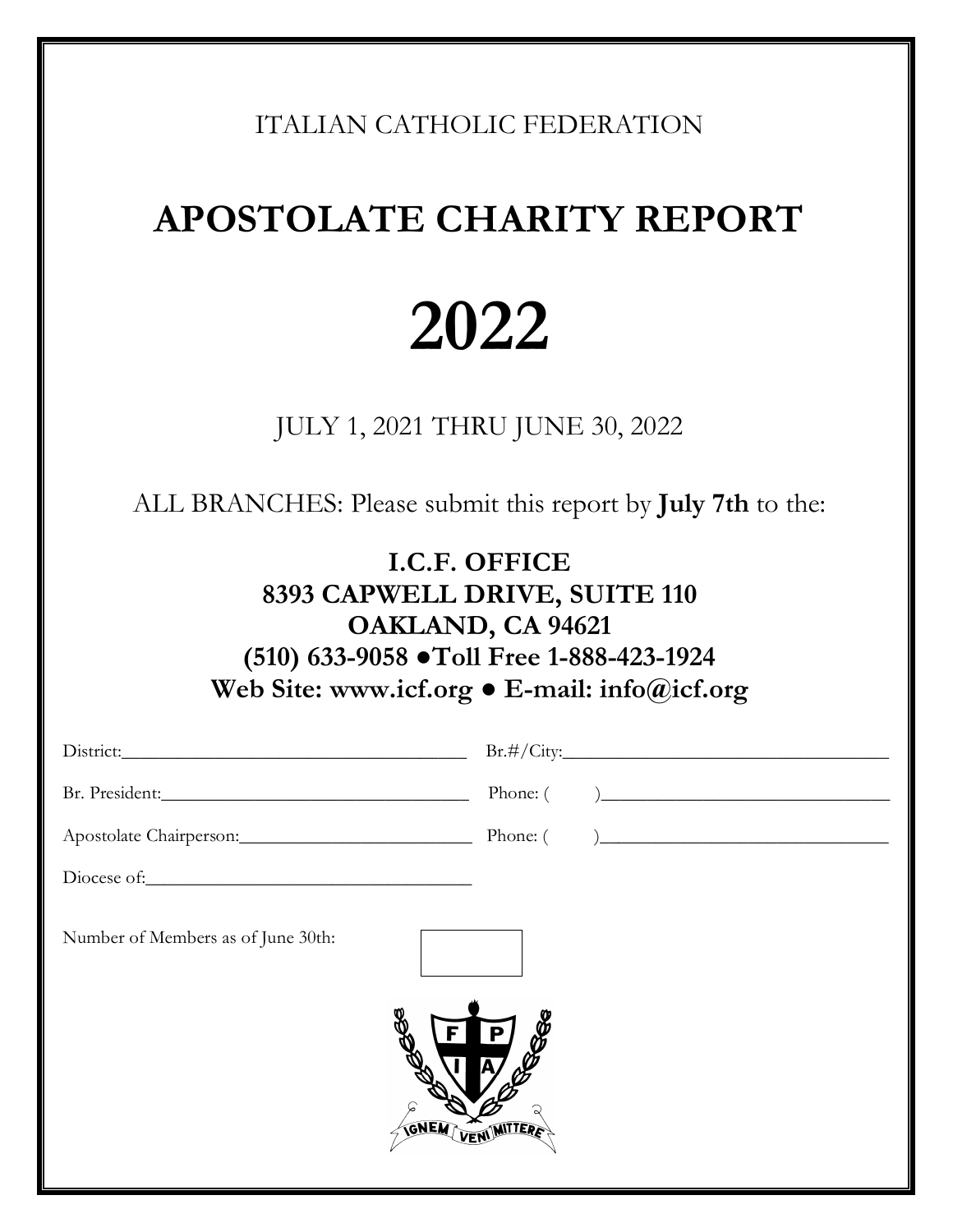#### **APOSTOLATE CHARITY REPORT**

**PART I.** (For information only).

| 1.  | Did your Branch submit an Apostolate/Charity report last year?                                                                                    | <b>YES</b>                | NO             |
|-----|---------------------------------------------------------------------------------------------------------------------------------------------------|---------------------------|----------------|
| 2.  | Does your Branch have an Apostolate Chairperson?                                                                                                  | <b>YES</b>                | NO             |
| 3.  | Is an Apostolate report given at each monthly meeting?                                                                                            | <b>YES</b>                | NO             |
| 4.  | Does the Branch Chaplain attend many of the meetings?                                                                                             | How many meetings: ______ |                |
| 5.  | Is it customary for your Branch to attend Mass together?                                                                                          | <b>YES</b>                | N <sub>O</sub> |
|     | Monthly ______ Quarterly ______ Semi-Annually ______ Annually _____                                                                               |                           |                |
| 6.  | Do your members, as a Branch, recite the rosary or pray for<br>special intentions?                                                                | <b>YES</b>                | NO             |
| 7.  | Does your Branch offer Mass for deceased members?                                                                                                 | <b>YES</b>                | N <sub>O</sub> |
| 8.  | Does your Branch contribute to the Providenza Seminary Fund?                                                                                      | <b>YES</b>                | N <sub>O</sub> |
| 9.  | Does your Branch attend Branch/District sponsored:                                                                                                | <b>YES</b>                | NO             |
|     | Retreats ______ Pilgrimages ______ Day/Night of Recollection _____                                                                                |                           |                |
|     |                                                                                                                                                   |                           |                |
| 10. | Did your Branch attend Bishop & Day last year?<br>About how many persons attended?                                                                | <b>YES</b>                | N <sub>O</sub> |
|     | Please estimate about how many of your members perform the following duties:                                                                      |                           |                |
|     | Mass Greeters ______ Lectors ______ Eucharistic Ministers ______ Sacristans _____<br>Ushers_____ Choir Members_____ CCD Teachers_____ Deacons____ |                           |                |
|     | Other Services (such as making lap robes, serving at soup kitchens, etc.)                                                                         |                           |                |
|     |                                                                                                                                                   |                           |                |
|     |                                                                                                                                                   |                           |                |
|     |                                                                                                                                                   |                           |                |
|     |                                                                                                                                                   |                           |                |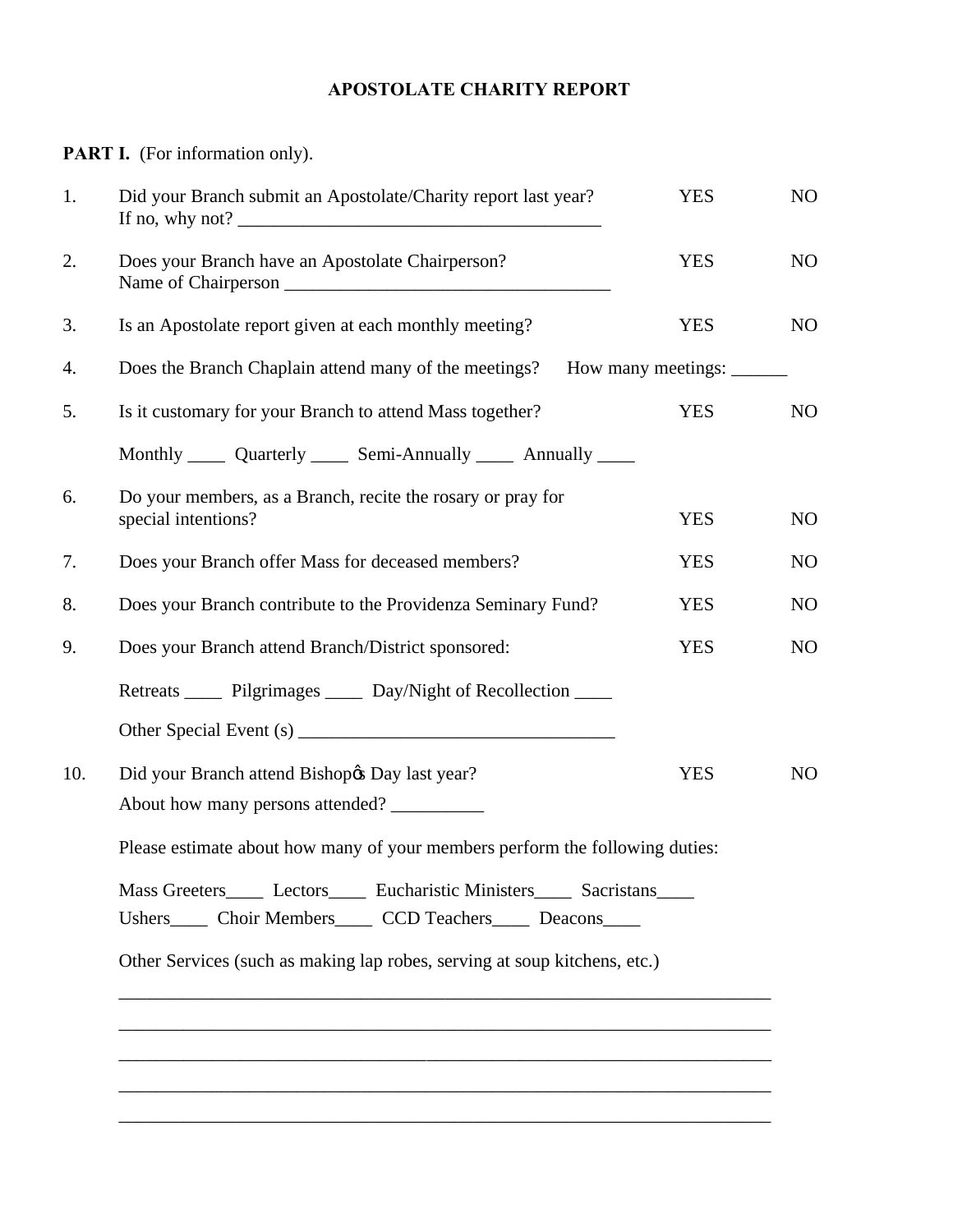#### CHARITY DONATIONS

#### **PART II.**

#### **PLEASE NOTE THE FOLLOWING:**

**(A) Only Monetary Donations may be reported.**

- **(B) All reported donations must go through the Branch Treasury.**
- **(C) Please enter the total at the end of the column.**
- **(D) Acceptable donations include donations to I.C.F. Charities, Parish Charities and/or Community Charities.**

| 1.  |        |
|-----|--------|
| 2.  |        |
| 3.  |        |
| 4.  |        |
| 5.  |        |
| 6.  |        |
| 7.  |        |
| 8.  |        |
|     |        |
| 10. |        |
| 11. |        |
| 12. |        |
|     | TOTAL: |